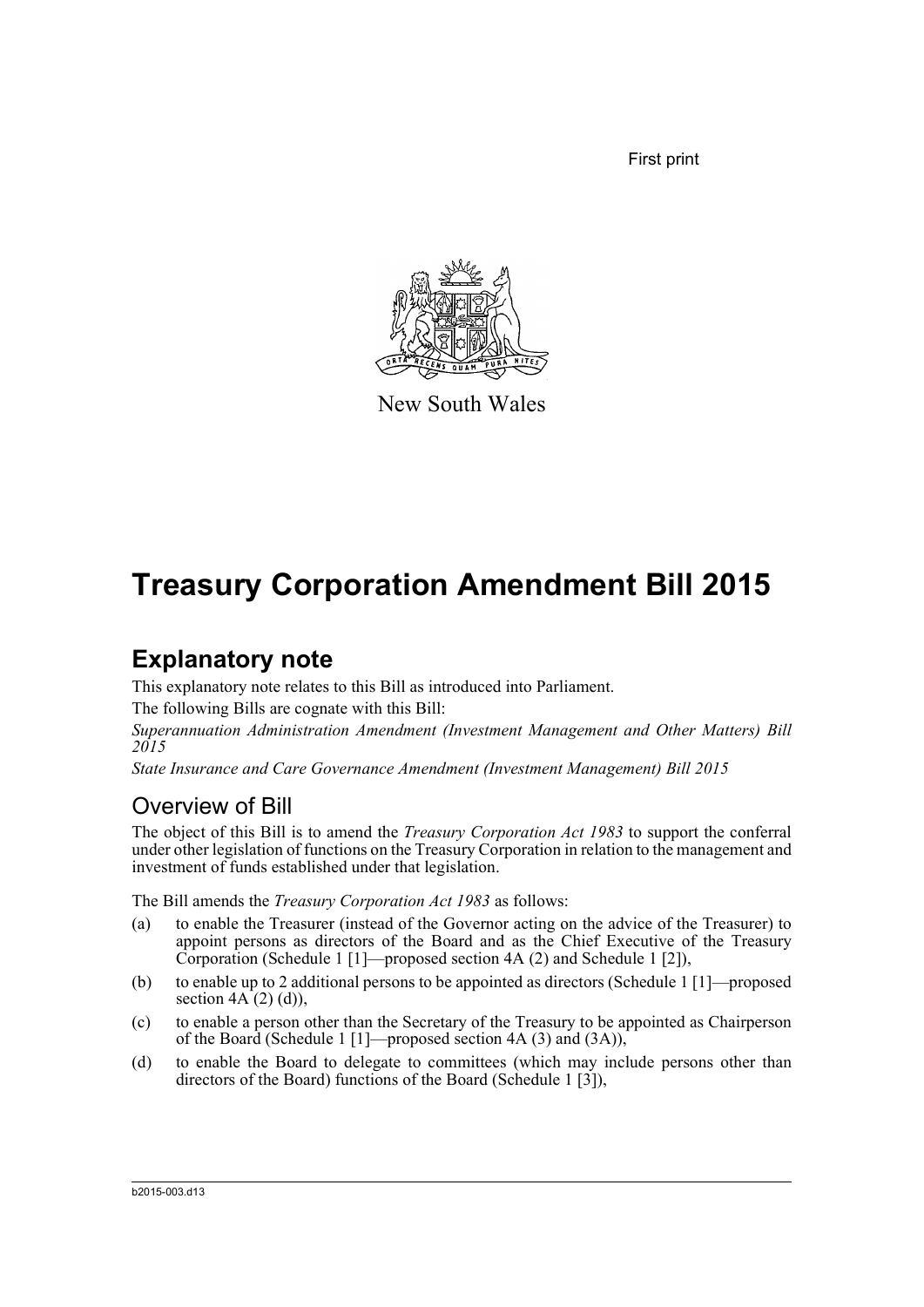- (e) to require the Treasury Corporation to comply with any prudential standards or reporting or auditing requirements that the Minister declares to be applicable to the Treasury Corporation by order published in the Gazette (Schedule 1 [4]),
- (f) to make consequential provisions and preserve existing appointments of persons as directors and the Chief Executive (Schedule 1 [5]–[13]).

### Outline of provisions

**Clause 1** sets out the name (also called the short title) of the proposed Act.

**Clause 2** provides for the commencement of the proposed Act on the date of assent to the proposed Act.

### **Schedule 1 Amendment of Treasury Corporation Act 1983 No 75**

Schedule 1 makes the amendments described in the Overview to the Bill.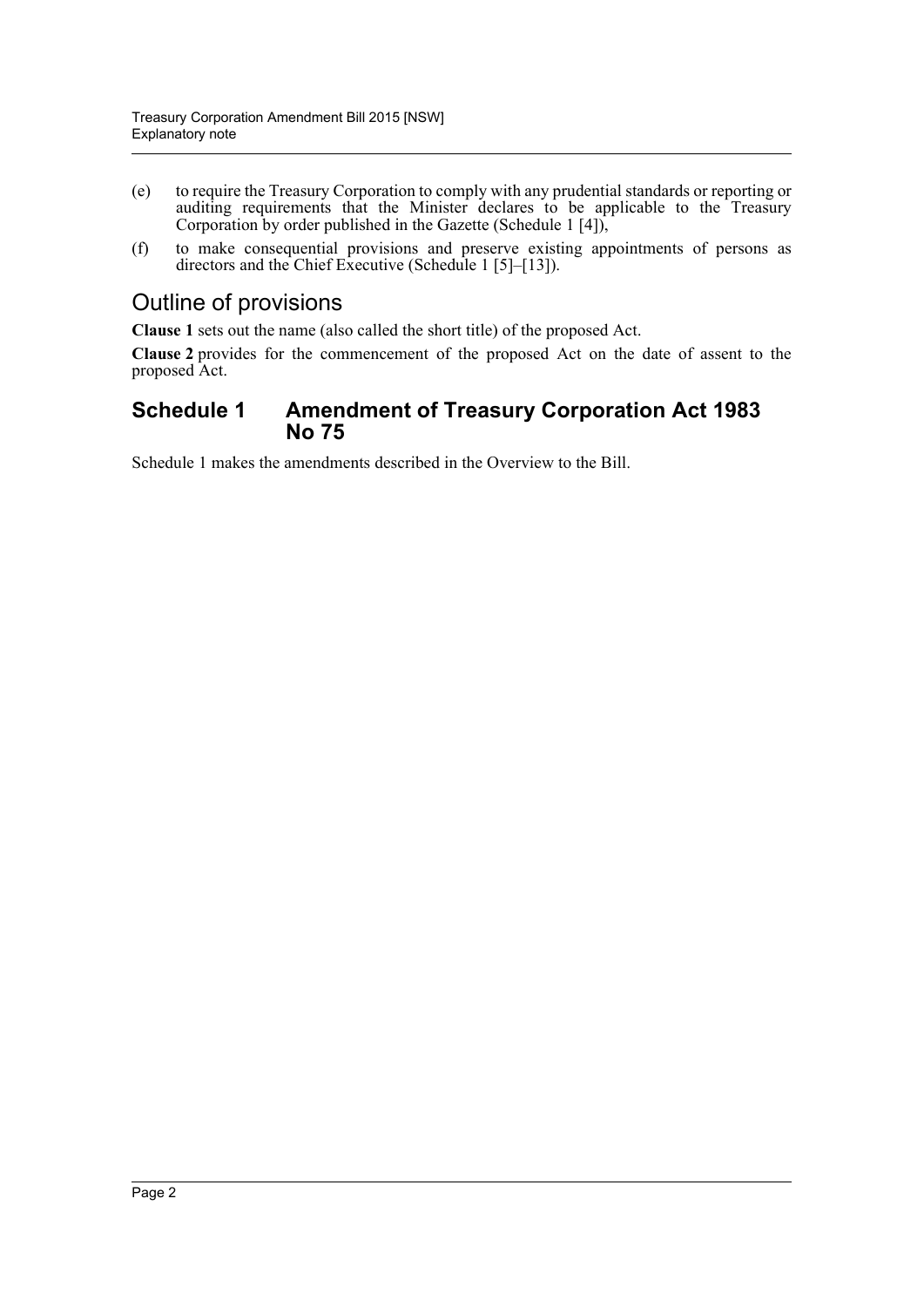First print



New South Wales

# **Treasury Corporation Amendment Bill 2015**

## **Contents**

|                                                             | Page |
|-------------------------------------------------------------|------|
| Name of Act                                                 |      |
| 2 Commencement                                              |      |
| Schedule 1 Amendment of Treasury Corporation Act 1983 No 75 |      |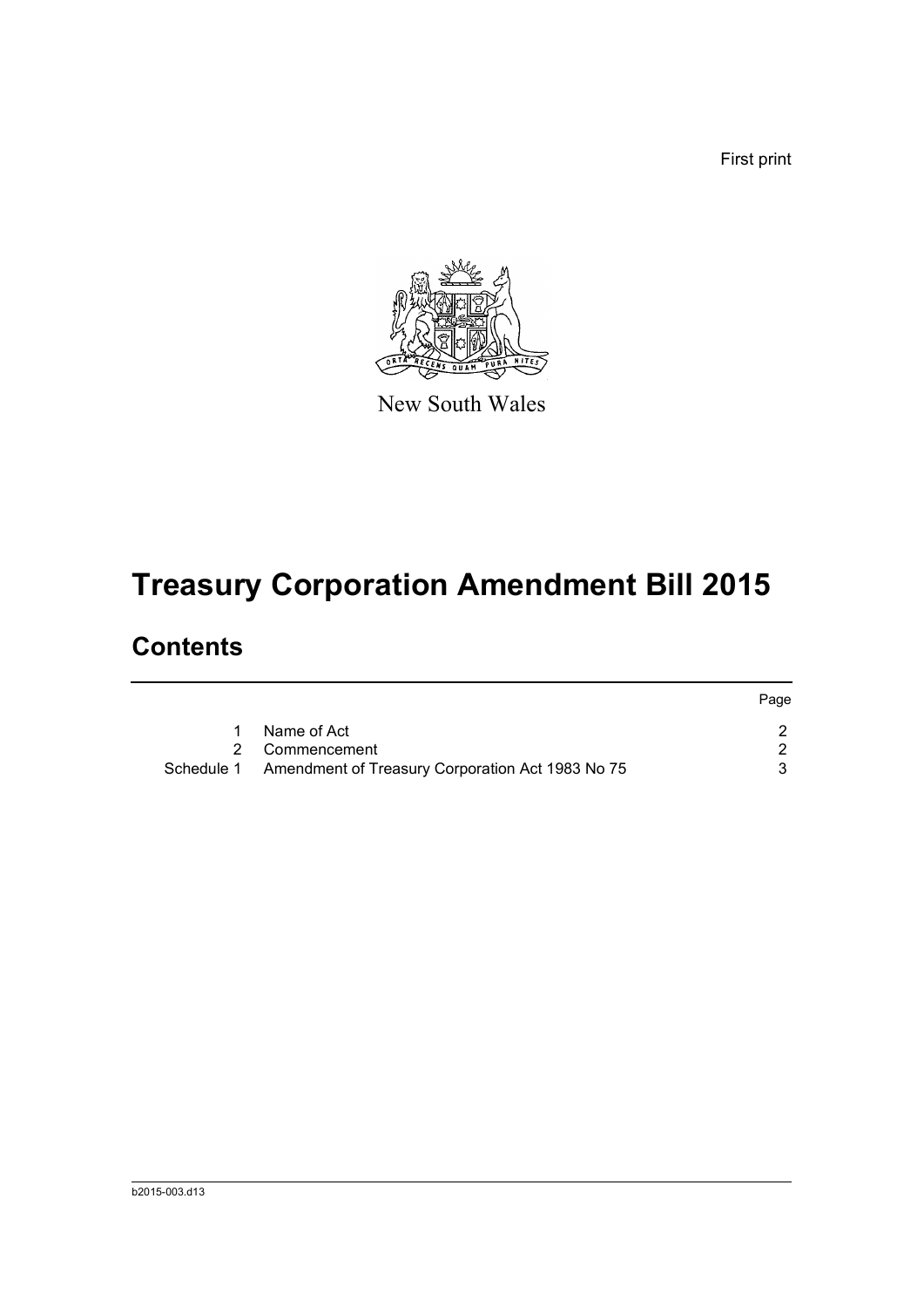

New South Wales

## **Treasury Corporation Amendment Bill 2015**

No , 2015

#### **A Bill for**

An Act to amend the *Treasury Corporation Act 1983* to make further provision with respect to the board of directors of the New South Wales Treasury Corporation; and for other purposes.

See also *Superannuation Administration Amendment (Investment Management and Other Matters) Bill 2015* and *State Insurance and Care Governance Amendment (Investment Management) Bill 2015*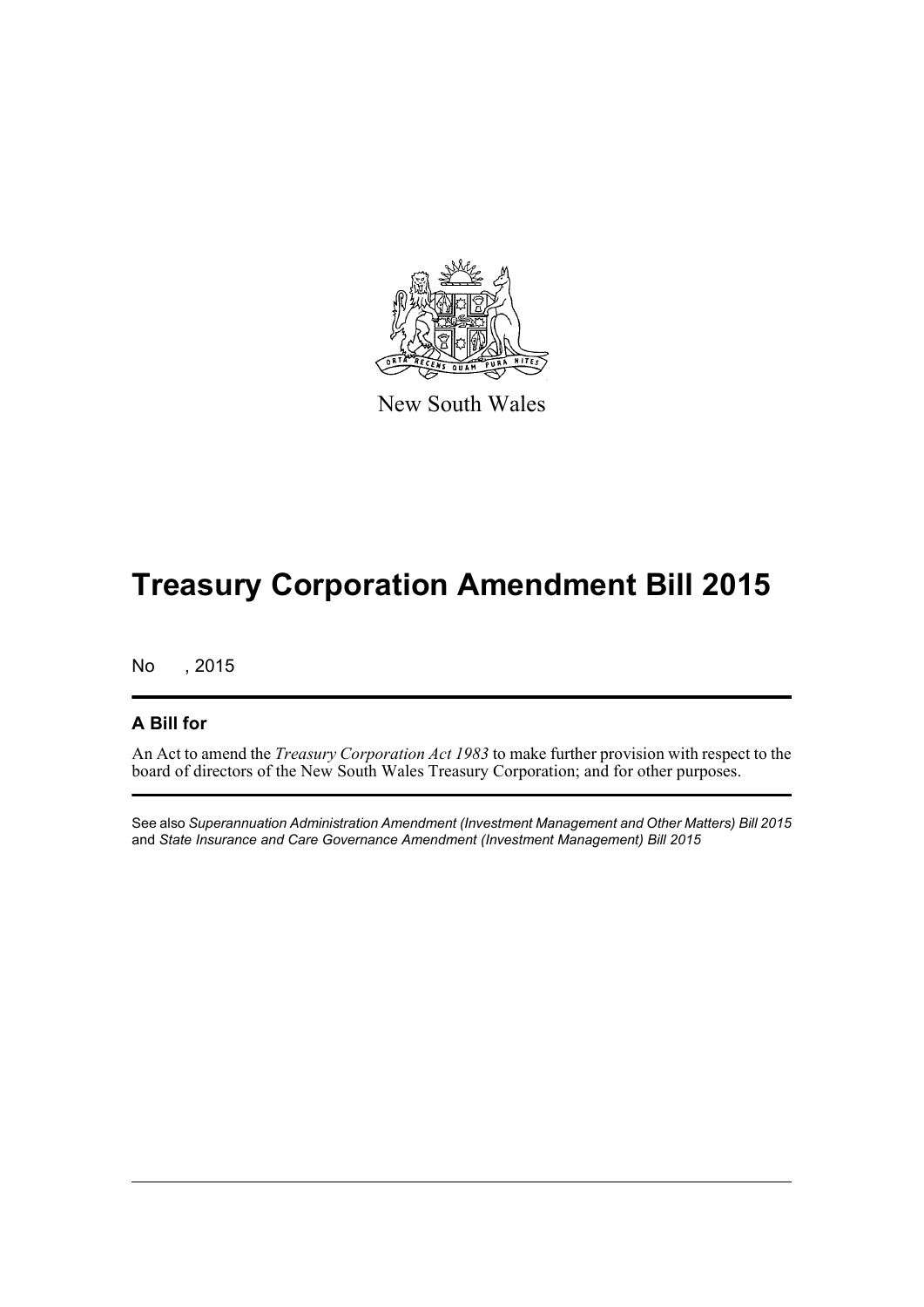<span id="page-4-1"></span><span id="page-4-0"></span>

|   | The Legislature of New South Wales enacts:                       |                |  |
|---|------------------------------------------------------------------|----------------|--|
| 1 | Name of Act                                                      | $\overline{2}$ |  |
|   | This Act is the <i>Treasury Corporation Amendment Act 2015</i> . | 3              |  |
|   | Commencement                                                     |                |  |
|   | This Act commences on the date of assent to this Act.            | 5              |  |
|   |                                                                  |                |  |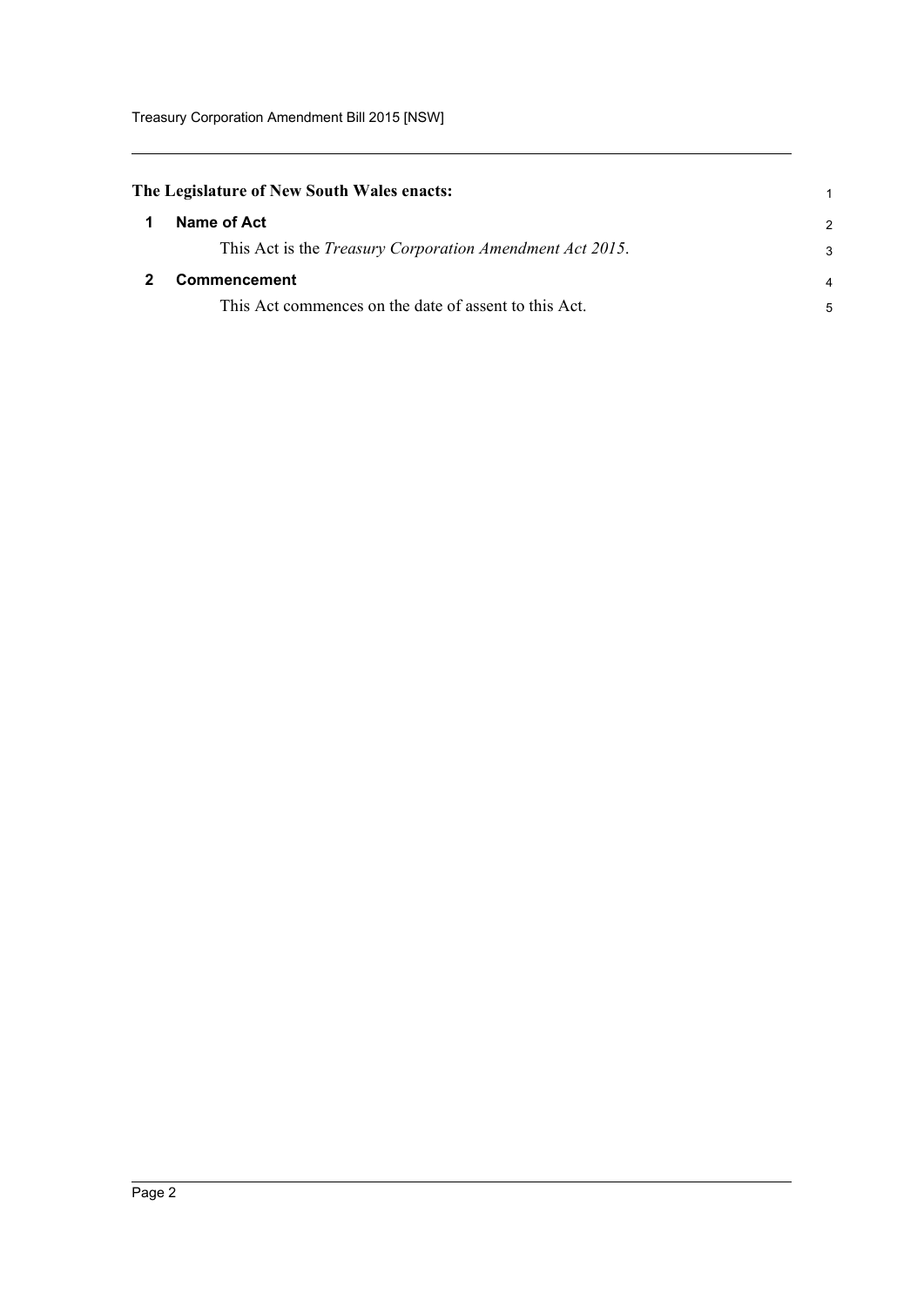<span id="page-5-0"></span>

|       | <b>Schedule 1</b>                                |                   |                                           | <b>Amendment of Treasury Corporation Act 1983</b><br>No 75                                                                                                                                                              | 1<br>2         |
|-------|--------------------------------------------------|-------------------|-------------------------------------------|-------------------------------------------------------------------------------------------------------------------------------------------------------------------------------------------------------------------------|----------------|
| [1]   | <b>Section 4A Establishment of Board</b>         |                   |                                           | 3                                                                                                                                                                                                                       |                |
|       | Omit section 4A (2) and (3). Insert instead:     |                   |                                           |                                                                                                                                                                                                                         | 4              |
|       | (2)                                              |                   | The Board is to consist of the following: |                                                                                                                                                                                                                         | 5              |
|       |                                                  |                   | (a)                                       | the Chief Executive,                                                                                                                                                                                                    | 6              |
|       |                                                  |                   | (b)                                       | the Secretary of the Treasury (or an officer of the Treasury nominated<br>for the time being by the Secretary of the Treasury to represent the<br>Secretary),                                                           | 7<br>8<br>9    |
|       |                                                  |                   | (c)                                       | another officer of the Treasury (if any) nominated for the time being by<br>the Secretary of the Treasury to represent the Treasury,                                                                                    | 10<br>11       |
|       |                                                  |                   | (d)                                       | not fewer than 3 and not more than 7 persons appointed by the Treasurer<br>who, in the opinion of the Treasurer, have expertise that is relevant to<br>the functions exercisable by the Corporation.                    | 12<br>13<br>14 |
|       |                                                  | (3)               |                                           | The Secretary of the Treasury is, by an instrument of appointment or a<br>subsequent instrument, to appoint one of the members of the Board to be the<br>Chairperson and one to be the Deputy Chairperson of the Board. | 15<br>16<br>17 |
|       |                                                  | (3A)              |                                           | The Secretary of the Treasury is to consult with the Treasurer before<br>appointing a director referred to in subsection $(2)$ (d) as Chairperson or Deputy<br>Chairperson of the Board.                                | 18<br>19<br>20 |
| [2]   | <b>Section 4B Appointment of Chief Executive</b> |                   |                                           | 21                                                                                                                                                                                                                      |                |
|       | Omit section 4B (1). Insert instead:             |                   |                                           |                                                                                                                                                                                                                         | 22             |
|       |                                                  | (1)               |                                           | The Treasurer may, on the recommendation of the Board, appoint a person as<br>the Chief Executive of the Corporation.                                                                                                   | 23<br>24       |
| $[3]$ |                                                  | <b>Section 4C</b> |                                           |                                                                                                                                                                                                                         | 25             |
|       | Insert after section 4B:                         |                   |                                           | 26                                                                                                                                                                                                                      |                |
|       | 4C                                               |                   |                                           | <b>Committees of the Board</b>                                                                                                                                                                                          | 27             |
|       |                                                  | (1)               |                                           | The Board may establish committees to assist it in connection with the<br>exercise of any of its functions.                                                                                                             | 28<br>29       |
|       |                                                  | (2)               |                                           | A committee of the Board must be chaired by a member of the Board. It does<br>not matter that some or all of the other members of a committee are not<br>members of the Board.                                          | 30<br>31<br>32 |
|       |                                                  | (3)               |                                           | The procedure for the calling of meetings of a committee and for the conduct<br>of business at those meetings is to be as determined by the Board or (subject)<br>to any determination of the Board) by the committee.  | 33<br>34<br>35 |
|       |                                                  | (4)               |                                           | The Board may delegate to a committee any of the functions of the Board,<br>other than this power of delegation.                                                                                                        | 36<br>37       |

#### **[4] Section 13A**

Insert after section 13:

#### **13A Prudential standards or reporting and auditing requirements**

(1) The Minister may, by order published in the Gazette, declare that prudential standards, or reporting and auditing requirements, specified or described in the 41 42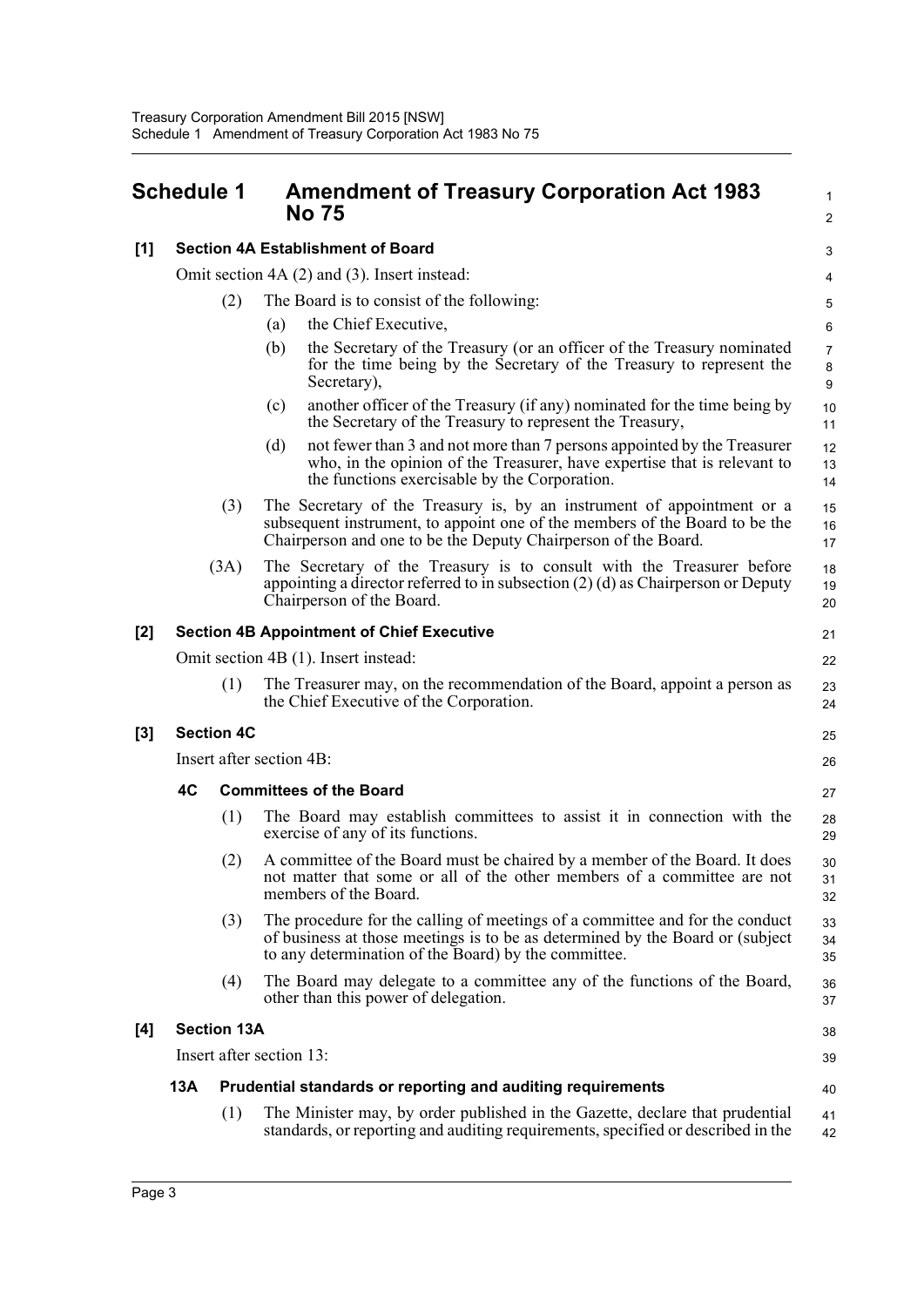|       |                 | order are standards or requirements that apply to the Corporation in the<br>exercise of functions of the Corporation described in the order.            | $\mathbf{1}$<br>$\overline{2}$ |
|-------|-----------------|---------------------------------------------------------------------------------------------------------------------------------------------------------|--------------------------------|
|       | (2)             | Before making an order under this section, the Minister is to consult the<br>Corporation on the proposed standards or requirements.                     | 3<br>$\overline{4}$            |
|       | (3)             | An order under this section takes effect on the day specified in the order.                                                                             | 5                              |
|       | (4)             | The Corporation must comply with any prudential standard or reporting or<br>auditing requirement applying to it by an order under this section.         | 6<br>$\overline{7}$            |
| [5]   |                 | <b>Schedule 1 The Chief Executive</b>                                                                                                                   | 8                              |
|       | clause $2(1)$ . | Omit "Governor may, from time to time and on the recommendation of the Treasurer," from                                                                 | 9<br>10                        |
|       |                 | Insert instead "Treasurer may from time to time".                                                                                                       | 11                             |
| [6]   |                 | Schedule 1, clauses 2 (2) and 6 (1) (d) and (2)                                                                                                         | 12                             |
|       |                 | Omit "Governor" wherever occurring. Insert instead "Treasurer".                                                                                         | 13                             |
| $[7]$ |                 | Schedule 1, clause 2 (2A) and (2B)                                                                                                                      | 14                             |
|       |                 | Omit "Chairperson" wherever occurring. Insert instead "Secretary of the Treasury".                                                                      | 15                             |
| [8]   |                 | Schedule 1, clauses 4 and 6 (1) (c), (f) and (j)                                                                                                        | 16                             |
|       |                 | Omit "Chairperson of the Corporation" wherever occurring.                                                                                               | 17                             |
|       |                 | Insert instead "Secretary of the Treasury".                                                                                                             | 18                             |
| [9]   |                 | Schedule 3 Provisions relating to the members of the Board                                                                                              | 19                             |
|       |                 | Omit "section 4A $(2)$ (d) or (e)" from clause 1. Insert instead "section 4A $(2)$ (d)".                                                                | 20                             |
| [10]  |                 | Schedule 3, clauses 3 (1) and 6 (2) and (3)                                                                                                             | 21                             |
|       |                 | Omit "Governor" wherever occurring. Insert instead "Treasurer".                                                                                         | 22                             |
| [11]  |                 | Schedule 3, clause 6 (1) (d)                                                                                                                            | 23                             |
|       |                 | Omit the paragraph. Insert instead:                                                                                                                     | 24                             |
|       |                 | is removed from office by the Treasurer under this clause or by the<br>(d)<br>Governor under Part 6 of the Government Sector Employment Act 2013,<br>or | 25<br>26<br>27                 |
| [12]  |                 | Schedule 4 Provisions relating to the procedure of the Board                                                                                            | 28                             |
|       |                 | Omit "3 members" from clause 2. Insert instead "a majority of the members of the Board".                                                                | 29                             |